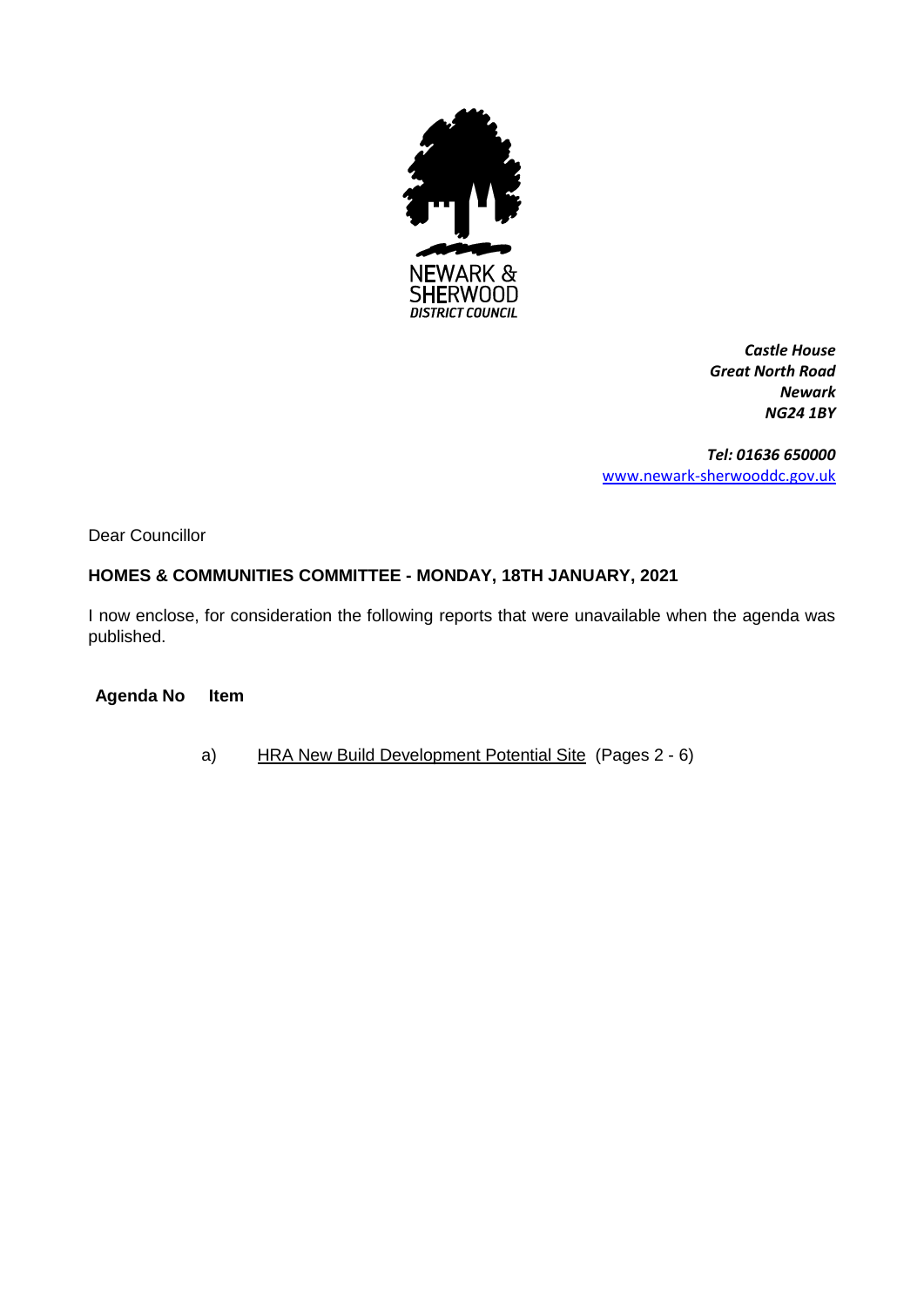#### **RELEASED INTO PUBLIC DOMAIN BY HOMES & COMMUNITIES COMMITTEE – 14.03.21**

## **HOMES & COMMUNITIES COMMITTEE 18 JANUARY 2021**

## **HRA NEW BUILD DEVELOPMENT POTENTIAL SITE DEVON ROAD REPORT**

## **1.0 Purpose of Report**

- 1.1 This report provides the Homes & Communities Committee with information on a development opportunity to build out a former garage site at Devon Road, Hawtonville as part of the HRA (Housing Revenue Account) development programme.
- 1.2 The report seeks support to decant four tenants and demolish a block of four flats, two of which have recently been damaged by a fire to enable the site to be developed. This proposal has the support of the Senior Leadership Team.

## **2.0 Background Information**

- 2.1 A piece of land has been identified with potential for housing as part of the HRA development programme. The land at Devon Road, Hawtonville is owned by NSDC and is a former garage site; the garages were demolished over 10 years ago. The site is made up of an old tarmac access road and approximately 30 old concrete garage bases. Agenda Item 19a<br>
Mazza<br>
DRI<br>
DRI<br>
DRI<br>
DRI<br>
DRI<br>
DRI<br>
DRI<br>
A block of four<br>
A block of four<br>
A block of four<br>
A ble the site to be developed.<br>
A space and the HRA development<br>
NNSDC and is a former garage site;<br>
de up of a
- 2.2 The access road to the site is very long at approximately 40mtrs in length and very narrow being only approximately 2.6 mtrs wide. The land has a re-occurring problem of fly tipping, drug taking and other anti-social behaviour.
- 2.3 An outline site feasibility was carried out in June 2020. The initial site sketch identified that the site could be accessed by the demolition of a block of flats on Devon Road which backs on to the site.
- 2.4 The outline feasibility identified that the land subject to H&CC approval could provide a net gain of five additional properties. To achieve this involves the demolition of the existing 4 x 2 bed flats.
- 2.5 Below is the initial outline feasibility sketch of the site.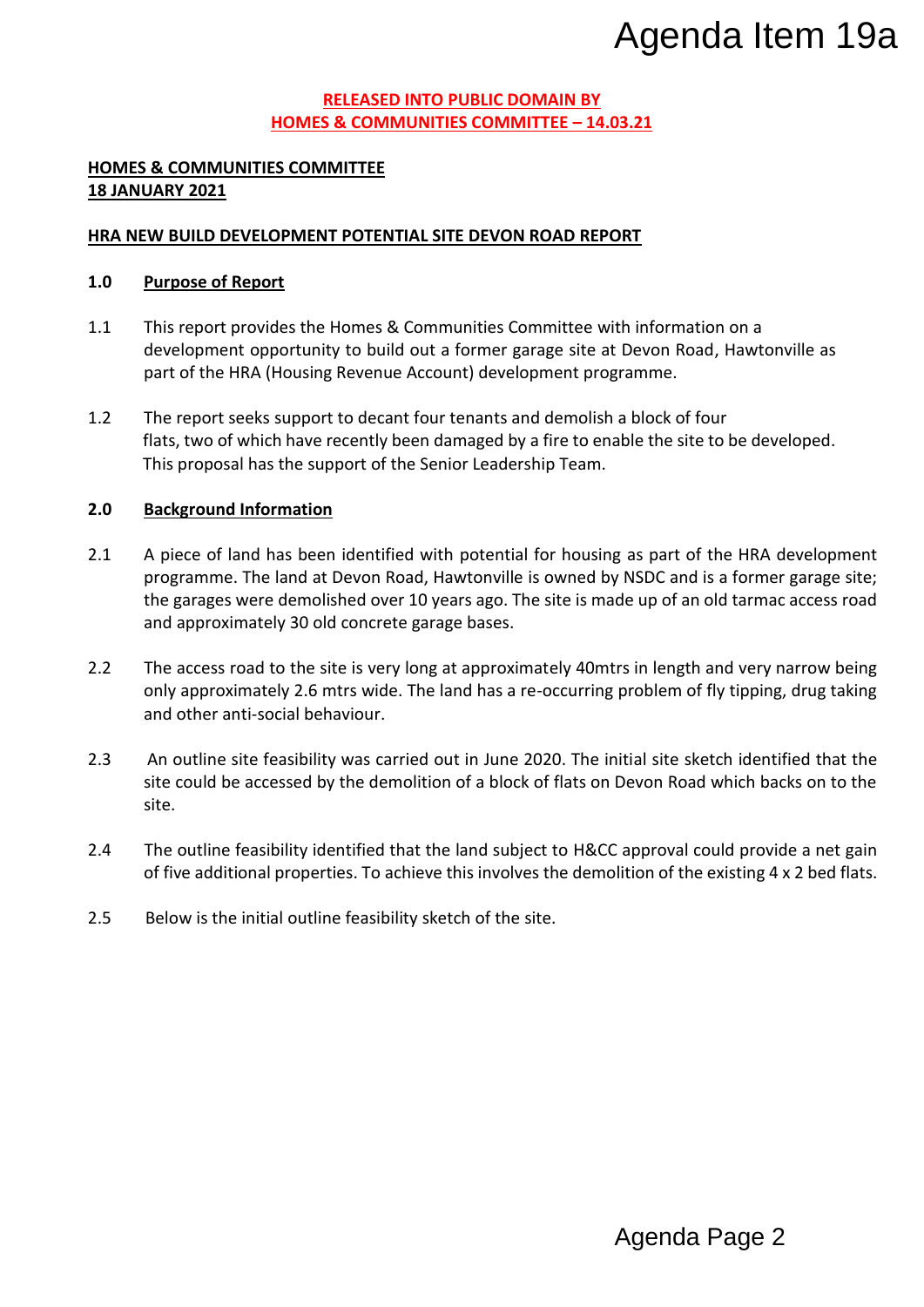

- 2.6 In September 2020, a fire occurred in the block of flats containing 140 & 142 Devon road. These flats are next to the proposed development site.
- 2.7 The fire started in the ground floor flat and caused extensive damage with repairing costs around £30k. The fire also caused damage to the upper floor flat (no.142). Both tenants affected by the fire have been temporarily re-housed. The two flats are currently awaiting insurance repairs for the damage caused by the fire. The tenants in the remaining two flats in the block were unaffected by the fire and both remain in residence.

## **3.0 Proposals**

#### 3.1 **Proposed new build development following fire**

- 3.2 Following the fire incident, there was an opportunity to look at the site again and the initial outline feasibility sketch was revised taking in to account the demolition of the fire-damaged flats instead of the originally proposed adjacent block of flats.
- 3.3 Revised feasibility sketch of the site.



3.4 The revised feasibility plan indicates that subject to SLT approval, the site could be developed to provide the following accommodation. New Build 3 x 2 bed bungalows New Build 2 x 1 bed bungalows Agenda Page 3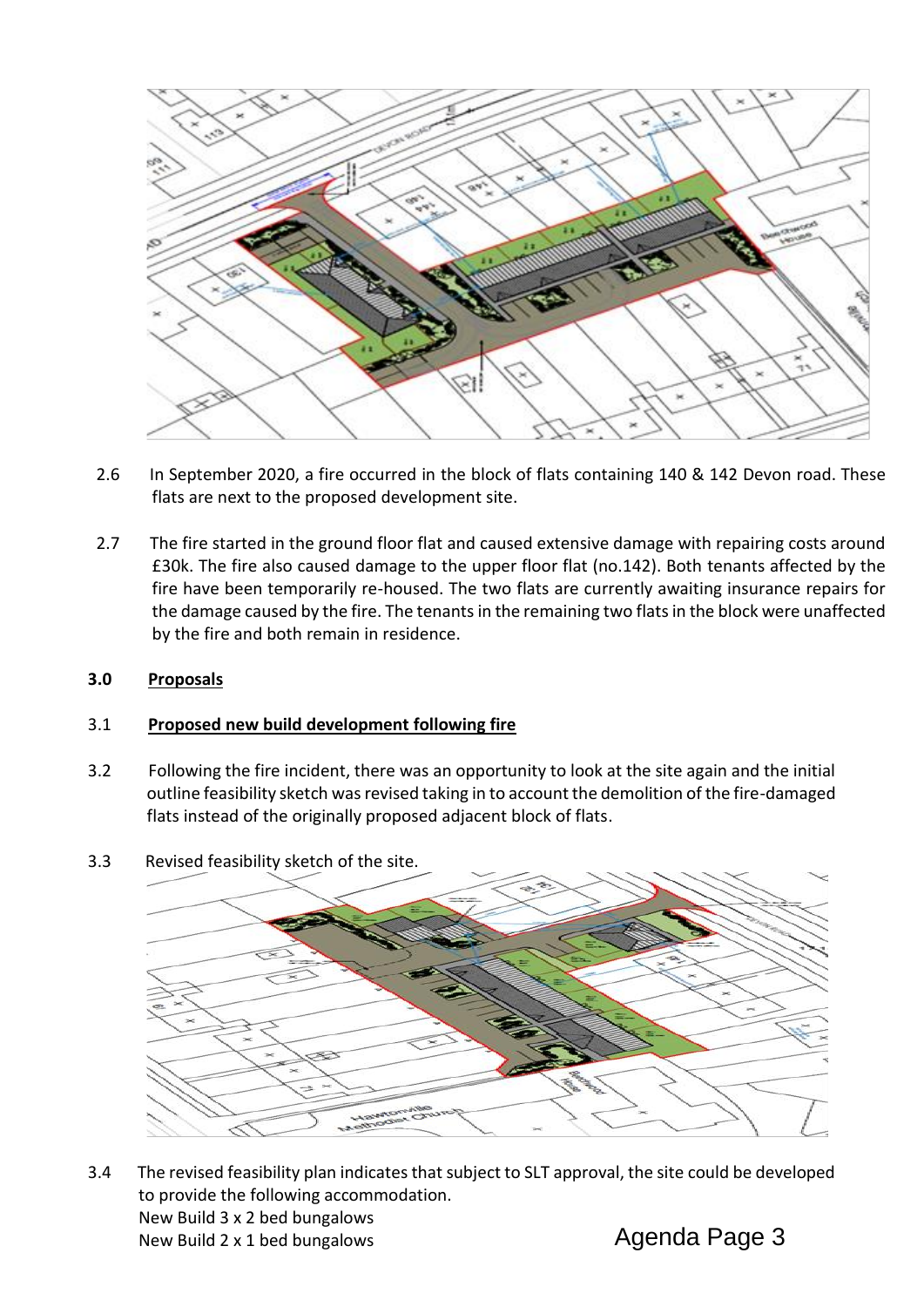New Build 2 x 2 bed houses New Build 2 x 1 bed flats Net gain on the site of 5 new build bungalows.

- 3.5 The development of the site could be funded from the HRA Development Programme, which has sufficient funds for the development as a phase 4 site. Construction could be started Spring 2021 and completed March 2022.
- 3.6 The tenancy and estates manager supports the proposed development and would welcome the additional types of accommodation proposed, which are in high demand in the area.

Applications in the area for properties of this type.

| 2 Bedroomed Property | 205 Applications |
|----------------------|------------------|
| 3 bedroomed Property | 77 Applications  |

- 3.7 Consultations have been carried out with the local members who have visited the proposed site and have stated that they would support the proposed development for the site. In particular, to build bungalows as there is a lack of level access accommodation in the area.
- 3.8 Consultation has also been carried out with the four tenants that would be directly affected by the demolition of the flats. Mixed reaction.

| Flat Consulted with | <b>Current Position</b>    | Feedback                     |
|---------------------|----------------------------|------------------------------|
| No 140              | In Temporary Accommodation | Wish to remain in local area |
| No 142              | In Temporary Accommodation | Supportive of proposals      |
| No 144              | In residency at property   | Supportive of proposals      |
| No 146              | In residency at property   | Wish to remain in property   |

The feedback received from the affected tenants.

- 3.9 The Planned Works Investment Manager has advised that the existing flats are energy performance rated type D & C properties that were constructed in the 1930s. The properties would need considerable capital investment to bring them up to an energy performance rating of A or B. As part of this development, we will consider how renewable energy could be applied to reduce running costs on these homes and contribute to reducing our carbon footprint from our housing stock.
- 3.10 Minimal remedial works have been undertaken in the upper floor flat to enable the tenant to occupy. The significantly fire damaged property remains empty whilst we deal with loss adjusters and bring this report.

## **4.0 Equalities Implications**

4.1 The proposed development would contribute to the council's equalities commitments by providing level access to all ground floor new build properties on the proposed site. In addition, all ground floor accommodation on the development would benefit from level access bathing facilities as standard specification for the new build programme.

## **5.0 Digital Implications**

5.1 No digital implications identified.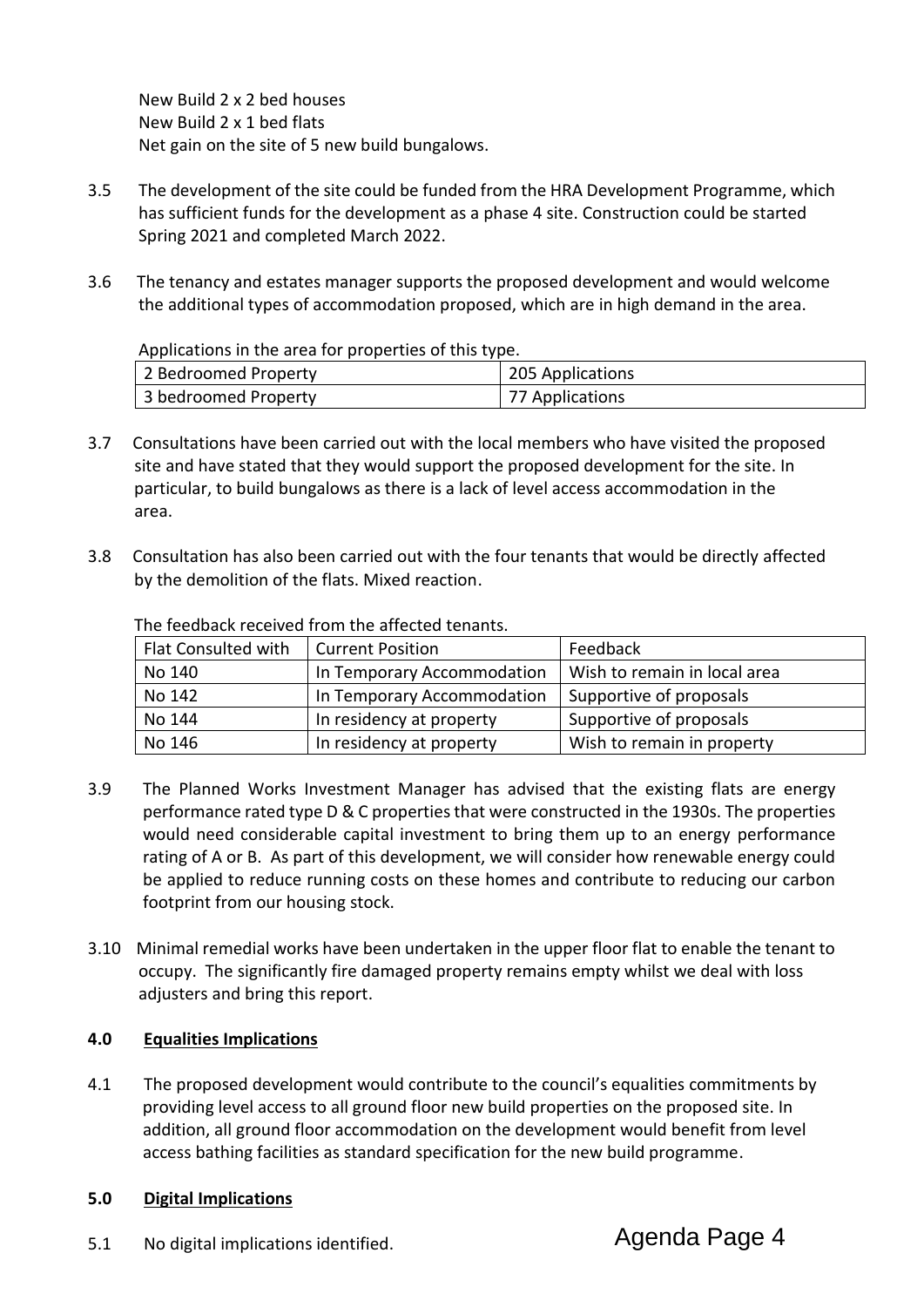## **6.0 Financial Implications (FIN20-21/5249)**

#### 6.1 **Capital Implications**

The demolition and construction of the properties would be carried out as part of the phase four of the Development Programme, which has a current approved budget of £8.563m split over 2020/21 and 2021/22.

- 6.2 The estimated costs for the development are in line with the current average development costs per unit. However, there would be additional costs in relation to the rehousing and demolition in relation to the four existing flats. This cost is estimated at £1,382,400
- 6.3 Due to the fire damaged property, it is anticipated that the HRA would receive in the region of £30,000 upon settlement of the Insurance claim, which could finance some of the expenditure.

## 6.4 **Revenue Budget Implications of the Development**

- 6.5 There are three areas which will have a revenue cost implication to the HRA; these are detailed in the following paragraphs. These costs will be offset within the first 14 months of the development becoming operational, through additional rent income from the scheme.
- 6.6 The estimated annual rent income from the new build properties would be as follows:-

 New Build 3 x 2 bed bungalows at £ 109.00p per week = £15,696 New Build 2 x 1 bed bungalows at  $E$  92.00p per week =  $E$ 8,832 New Build 2 x 2 bed houses at £ 108.00p per week = £10,368 New Build 2 x 1 bed flats at  $E$  82.00p per week = £7,872

Total annual rent income for the 9 new build properties = £42,768

6.7 With regard to the costs of decanting, the additional one-off costs set out below are estimated in line with those currently being used on the Yorke Drive regeneration scheme.

| Costs                                                 | f       |
|-------------------------------------------------------|---------|
| Disturbance payments for rehousing 4 Tenants @£2,000  | £8,000  |
| each                                                  |         |
| Homeloss payments £6,400 each                         | £25,600 |
| <b>Sub Total</b>                                      | £33,600 |
| Loss of Income for 12 months @ £73.23 per week whilst | £14,444 |
| new homes are built                                   |         |
| Total additional costs to realise development         | £48,044 |
|                                                       |         |
| Annual rent for new properties (see above para 5.6)   | £42,768 |
| Net Rental increase on this site                      | £28,324 |

6.8 Once built, the additional annual rent from occupancy would be **£28,324** higher than that currently obtained from the four flats on the site. Over a 10-year period with inflation, this would generate estimated additional rent of approximately **£300,000** OA Page 5